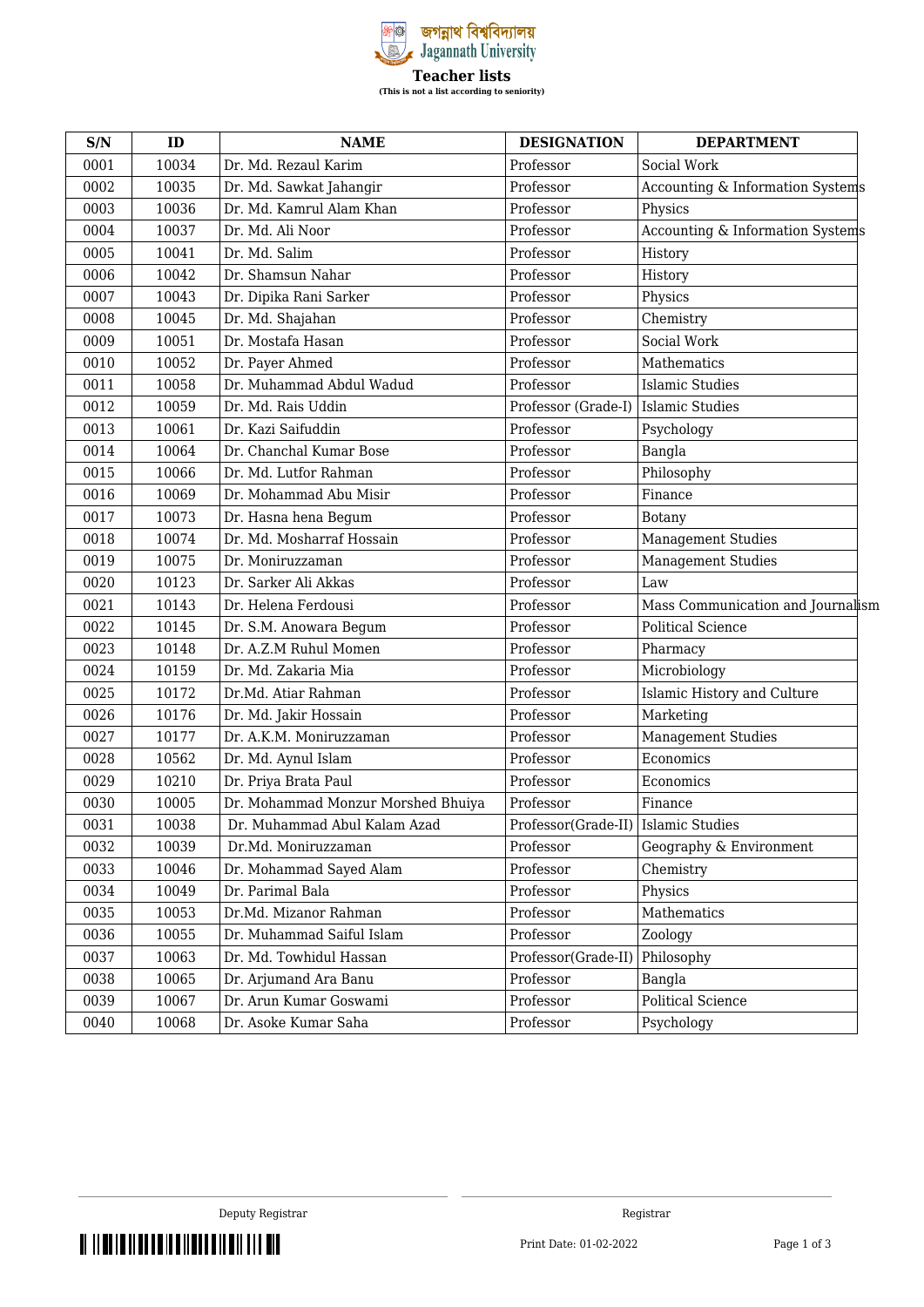| S/N  | ID    | <b>NAME</b>                          | <b>DESIGNATION</b>  | <b>DEPARTMENT</b>                   |
|------|-------|--------------------------------------|---------------------|-------------------------------------|
| 0041 | 10070 | Dr. Md. Sheikh Giash Uddin           | Professor(Grade-II) | Statistics                          |
| 0042 | 10072 | Dr. Kazi Shakhawath Hossain          | Professor(Grade-II) | Botany                              |
| 0043 | 10077 | Dr.Most. Khodeja Khatun              | Professor           | History                             |
| 0044 | 10091 | Dr. Parveen Akther Jemy              | Professor           | Bangla                              |
| 0045 | 10124 | Dr. Sanjida Farhana                  | Professor           | Anthropology                        |
| 0046 | 10149 | Dr. Shamima Begum                    | Professor           | Microbiology                        |
| 0047 | 10150 | Dr. Laisa Ahmed Lisa                 | Professor(Grade-II) | Biochemistry & Molecular Biology    |
| 0048 | 10162 | Dr. Ain-Ul Huda                      | Professor           | Physics                             |
| 0049 | 10165 | Dr.Md. Abdul Alim                    | Professor           | Zoology                             |
| 0050 | 10167 | Dr. Mohammad Sogir Hossain Khandoker | Professor           | Finance                             |
| 0051 | 10169 | Dr. Md. Nure Alam Abdullah           | Professor           | Physics                             |
| 0052 | 10171 | Dr. Md. Abu Zafor                    | Professor           | English                             |
| 0053 | 10175 | Dr. Farida Akhtar Khanam             | Professor           | Sociology                           |
| 0054 | 10178 | Dr. Hosneara Begum                   | Professor           | Bangla                              |
| 0055 | 10179 | Dr. Md. Ayub Ali                     | Professor           | Mathematics                         |
| 0056 | 10180 | Dr. Md. Rezaul Karim                 | Professor           | Mathematics                         |
| 0057 | 10181 | Dr. Md.Maniruzzaman Khandaker        | Professor           | Botany                              |
| 0058 | 10182 | Md. Ashraf-Ul-Alam                   | Professor           | <b>Statistics</b>                   |
| 0059 | 10200 | Dr. Siddhartha Shankar Joarder       | Professor(Grade-II) | Philosophy                          |
| 0060 | 10313 | Dr. Md. Siddiqur Rahman              | Professor(Grade-II) | <b>Statistics</b>                   |
| 0061 | 10318 | Dr. Md. Anwar Hossain                | Professor           | Social Work                         |
| 0062 | 10321 | Dr. Asma Binte-Iqbal                 | Professor           | Public Administration               |
| 0063 | 10343 | Dr.Mallik Akram Hossain              | Professor           | Geography & Environment             |
| 0064 | 10357 | Dr. Rabindra Nath Mondal             | Professor           | Mathematics                         |
| 0065 | 10393 | Dr. Md. Abul Hossen                  | Professor           | Social Work                         |
| 0066 | 10514 | Dr. Md. Golam Mostafa                | Professor           | <b>Management Studies</b>           |
| 0067 | 10534 | Md. Aloptogin                        | Professor           | Fine Arts                           |
| 0068 | 10174 | Dr. Leema Hoque                      | Professor           | Sociology                           |
| 0069 | 10355 | Dr. Md. Shariful Alam                | Professor           | Mathematics                         |
| 0070 | 10487 | Dr. Milton Biswas                    | Professor           | Bangla                              |
| 0071 | 10878 | Dr. Md. Humayun Kabir Chowdhury      | Professor           | Marketing                           |
| 0072 | 10050 | Dr. Md. Habibur Rahman               | Professor           | Economics                           |
| 0073 | 10044 | Dr. Md. Azam Khan                    | Professor           | Economics                           |
| 0074 | 10054 | Md. Mohiuddin                        | Professor           | <b>Management Studies</b>           |
| 0075 | 10071 | Dr. Shaikh Rafiqul Islam             | Professor           | Marketing                           |
| 0076 | 10125 | Shawli Mahabub                       | Professor           | Anthropology                        |
| 0077 | 10128 | <b>Junaid Ahmed Halim</b>            | Professor           | Film and Television                 |
| 0078 | 10155 | Uzzal Kumar Acharjee                 | Professor           | Computer Science & Engineering      |
| 0079 | 10168 | Abdullah-Al-Masud                    | Professor           | Zoology                             |
| 0080 | 10202 | Md. Mizanur Rahman                   | Professor           | <b>Management Studies</b>           |
| 0081 | 10207 | Mohammad Shofiqul Islam              | Professor           | Accounting & Information Systems    |
| 0082 | 10208 | Dr. Abu Sayeed Md. Ripon Rouf        | Professor           | Statistics                          |
| 0083 | 10319 | Dr. Razina Sultana                   | Professor           | Social Work                         |
| 0084 | 10778 | Dr. Dilara Islam Sharif              | Professor           | Genetic Engineering & Biotechnology |
| 0085 | 10002 | Dr. Mohammad Bayezid Ali             | Professor           | Finance                             |